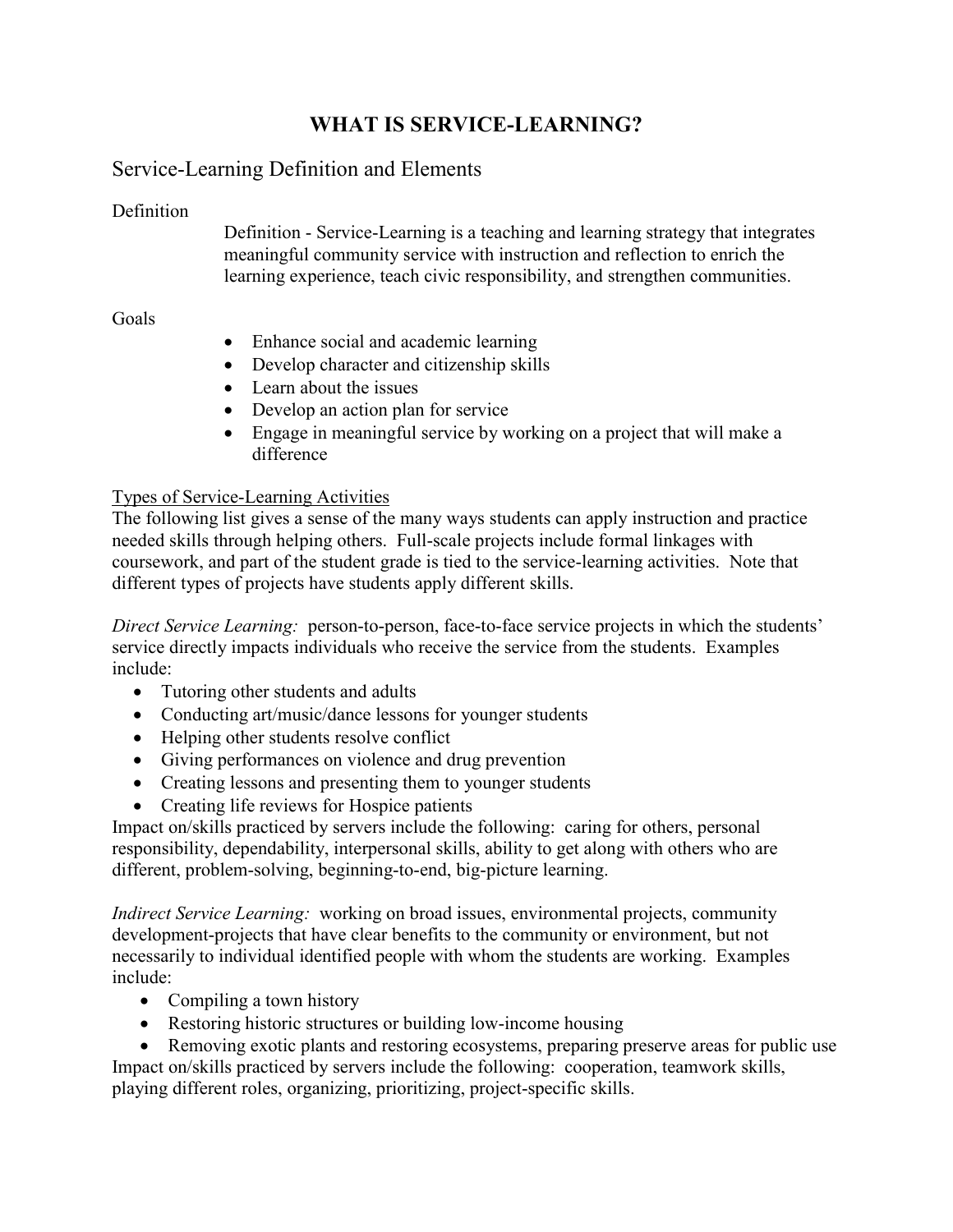*Research-Based Service Learning:* gathering and presenting information on areas of interest and need- projects that find, gather, and report on information that is needed. Examples include:

- Writing a guide on available community services and translating it into Spanish and other languages of new residents
- Conducting longitudinal studies of local bodies of water; water testing for local residents
- Gathering information and creating brochures or videos for non-profit or government agencies
- Mapping state lands and monitoring flora and fauna
- Conducting surveys, studies, evaluations, experiments, interviews, etc.

Impact on/skills practiced by servers include the following: learn how to learn/get answers/find information, make discriminating judgments, work systematically, organizational skills, learn how to assess, evaluate, and test hypotheses.

*Advocacy Service Learning:* educating others about topics of public interest - projects that aim to create awareness and action on some issue that is in the public interest. Examples include:

- Planning and putting on public forums on topics of interest in the community
- Conducting public information campaigns on topics of interest or local needs
- Working with elected officials to draft legislation to improve communities
- Training the community in fire safety or disaster preparation

Impact on/skills practiced by servers include the following: perseverance; understanding rules, systems, processes; engaged citizenship, working with adults.